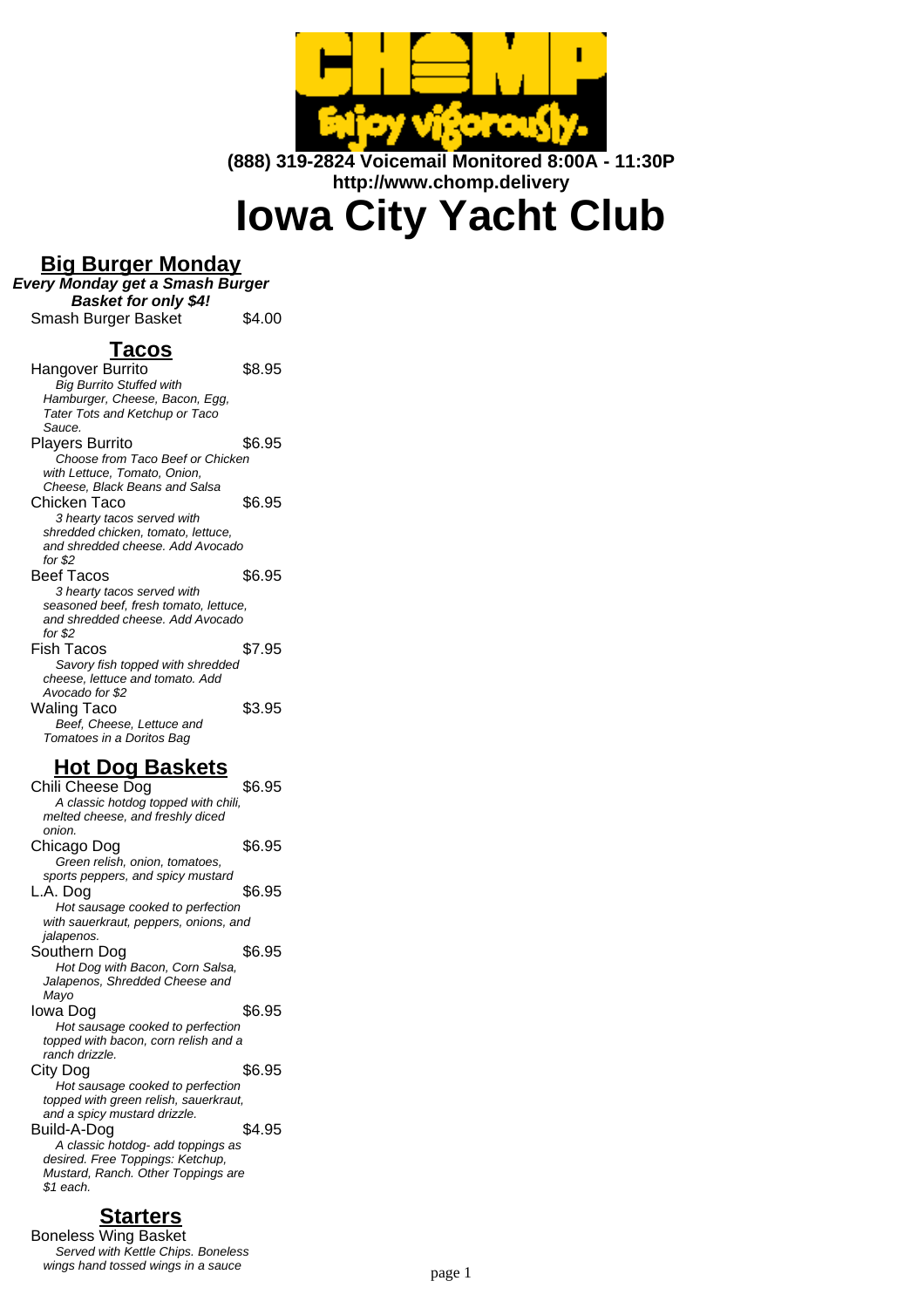of your choice Bone-In Wing Basket Served with Kettle Chips. Bone-in wings hand tossed wings in a sauce of your choice Cauliflower Wings Farm fresh cauliflower breaded and fried to a golden crispness Grilled Quesadilla  $$6.95$ Grilled flour tortilla filled with cheese. Add roast chicken or taco meat for 1.00 Totchas \$10.95 Crispy Tater Tots, Topped with Taco Meat, Cheese Sauce, Shredded Lettuce, Tomatoes and Jalapenos. MVP Nachos \$11.95 Crispy tortilla chips piled with cheese, tomatoes, black beans, jalapenos, taco meat and our homemade corn salsa. Add Avocado for \$2 Iowan Poutine \$9.95 Fries Topped with Cheese Curds and a Ranch Drizzle. Chili Cheese Fries \$8.95 Fries topped with chili, melted house cheese sauce, bacon, and ranch drizzle Cheese Curds \$8.95 Crispy Curds Filled with Wisconsin cheese and fried to gooey perfection. Mac and Cheese Bites \$8.95 Fried and gooey mac and cheese bites Onion Rings \$7.95 Chips and Salsa  $$3.95$ Curly Fries \$5.95 French Fries \$4.95 Tater Tots \$3.95

#### **Burger Baskets**

Classic Smash Burger \$6.95 1/4 LB Smash Patty, served with Ketchup, Mustard, Lettuce, Pickles, and Tomato The Blitzed Burger \$9.95 1/4 Pound Smash Patty topped in Paprika, Peppers, Jalapenos, Bacon, and Melted Pepper Jack Cheese Players Burger \$10.95 1/3 LB Iowa Beef Patty served with bacon, pickles, caramelized onions, spicy mustard, and house-blend cheese sauce Iowan Ranch Burger \$10.95 1/3 LB Iowa Beef Patty servd with crispy onions and a generous ranch drizzle. Hangover Burger \$11.95 1/4 Pound Patty Topped with Egg, Bacon, American Cheese, and Spicy Mayo. Add Hash Brown Patty for \$2 Cowboy Burger \$12.00 1/3 LB Iowa Beef Patty topped with crispy onions, Melted pepper jack cheese and a hickory BBQ drizzle. Soultrain Sizzle \$12.95 1/3 LB Iowa Patty topped with paprika, melted pepper jack cheese, bacon, jalapenos, caramelized onions, and chef soultrain's hot pepper jam Hawkeye Mushroom Melt \$12.95 1/3 LB Iowa Patty topped with fresh mushrooms, spring mix, caramelized onions, and melted swiss cheese

### **Classic Baskets**

Triple Smoked Grilled Cheese \$8.95 Cheddar, American & Pepper-jack page 2